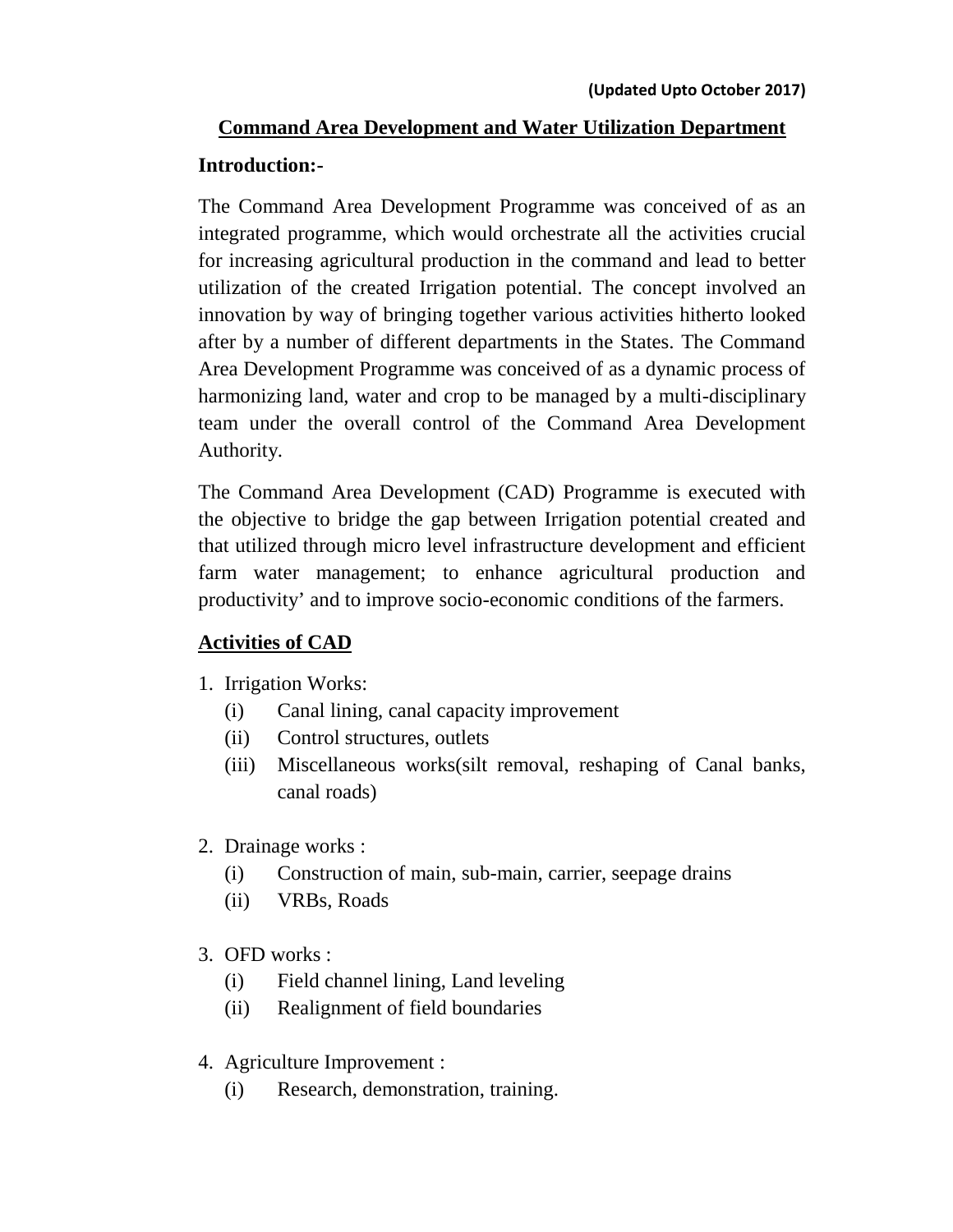Under Command Area Development and Water Management (CADWM) programme of Ministry of Water Resources, Government of India, works of construction of pucca water courses for land development works have been taken up in Sidhmukh Nohar Irrigation Project, Amar Singh Sub Branch, Gang Canal Phase I, Gang Canal Phase II, Bhakra Canal Project, Bisalpur Project and Chambal Project respectively for which expenditure shall be borne by Government of India (GoI) and Government of Rajasthan (GoR). OFD works and lining of field channels are being executed to enhance the irrigation potential under Centrally sponsored Scheme of CADWM, MoWR, GoI.

The details of various ongoing Projects under CADWM are:-

- 1. **Sidhmukh Nohar Irrigation Project** :
- Sidhmukh Nohar Irrigation Project was included by the MoWR, GoI, under CADWM Programme on 17.09.2003 and the project was to be completed in six years i.e. by March 2009 in CCA of 1,11,458 hectare at an estimated cost of Rs. 181.17 crores.
- The construction of pucca water courses was in progress since the year 2004-05 and by March 2014 in 101042 hectare completed.
- However, in March 2014 the CCA was re-evaluated as 1,24,864 hectare. So, for the completion of balance CCA in 23822 hectare, the revised MoU for extension of project upto 2017-18 was prepared.
- The work of construction of pucca water courses has been completed with the expenditure of Rs 148.46 crores in 103765 Ha of command area up to March 2017 .
- Target for the financial year 2017-18 is 7500 ha with the Budget Outlay of Rs 180.00 lacs. During FY 2017-18 the OFD works has been completed in 434 Ha. area with the expenditure of Rs 45.06 lacs. upto October 2017.
- The total work since beginning completed in 104199 hectare with an expenditure of Rs. 148.91 crores. up to October 2017 .

#### 2. **Amar Singh Sub Branch** :

- Amar Singh Sub Branch Project was included by the MoWR, GoI, under CADWM Programme on 31.08.1998 and the project was to be completed in ten years i.e. by March 2008 in CCA of 67,211 hectare at an estimated cost of Rs. 67.74 crores.
- The construction of pucca water courses was in progress since the year 2005-06. In 2007-08, the Jassana canal system was shifted to SNIP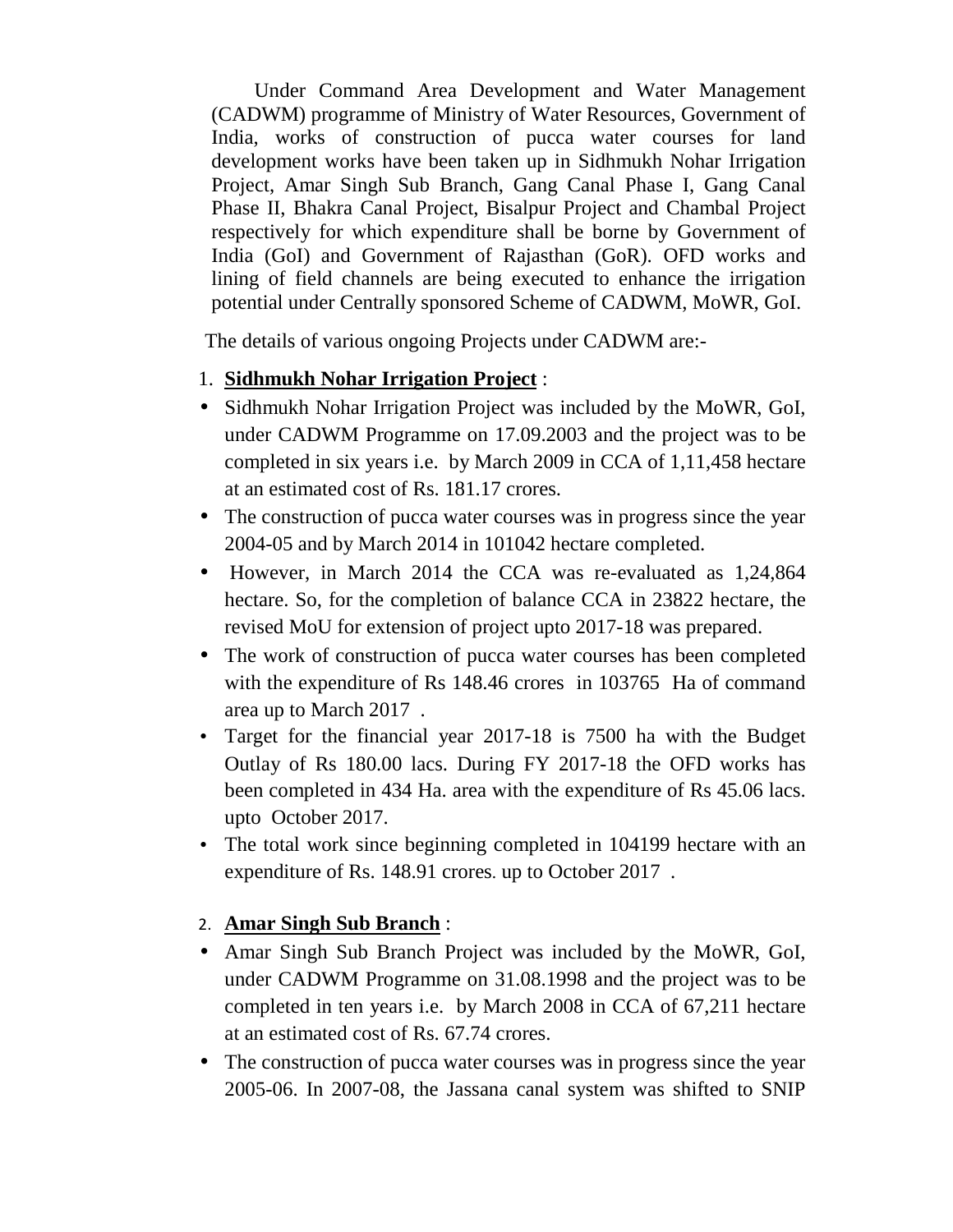and therefore the net CCA for remaining portion was calculated as 50702 hectare.

- However, in March 2014 the CCA was re-evaluated as 44,425 hectare. So, for the completion of balance CCA in 11720 hectare, the revised MoU for extension of project upto 2017-18 was prepared.
- The work of construction of pucca water courses has been completed with the expenditure of Rs 75.78 crores in 35276 Ha of command area up to March 2017 .
- Target for the financial year 2017-18 is 2500 ha. with the Budget Outlay of Rs 180.00 lacs. During FY 2017-18 the OFD works has been completed in 872 Ha. area with the expenditure of Rs 45.11 lacs. upto October 2017
- The total work since beginning completed in 36148 hectare with an expenditure of Rs. 76.23 Crores. up to October 2017 .

## 3. **Bisalpur Project** :

- Bisalpur Project was sanctioned by Government of India on 31.08.2006 for Rs. 129.34 crores. It was proposed to construct pucca water courses in its total command of 81621 Ha.
- The work of construction of pucca water courses has been completed with the expenditure of Rs 125.65 crores in 59248 Ha of command area up to March 2017.
- Target for the financial year 2017-18 is 3000 Ha. with the Budget Outlay of Rs 1500.00 lacs. During FY 2017-18 the OFD works has been completed in 1436 Ha. area with the expenditure of Rs 87.82 lacs upto October 2017
- The total work since beginning completed in 60683 hectare with an expenditure of Rs. 126.53 Crores. up to October 2017 .

## 4. **Chambal Project** :

- Chambal Project was started in the year 1974 for a total Command Area of 2,29,000 Ha. in Rajasthan.
- The work of construction of pucca water courses has been completed in 151242 Ha. area with an expenditure of Rs. 358.87 Crores up to March 2017 .
- Target for the financial year 2017-18 is 16000 ha with the Budget Outlay of Rs 4320.47 lacs During FY 2017-18 the OFD works has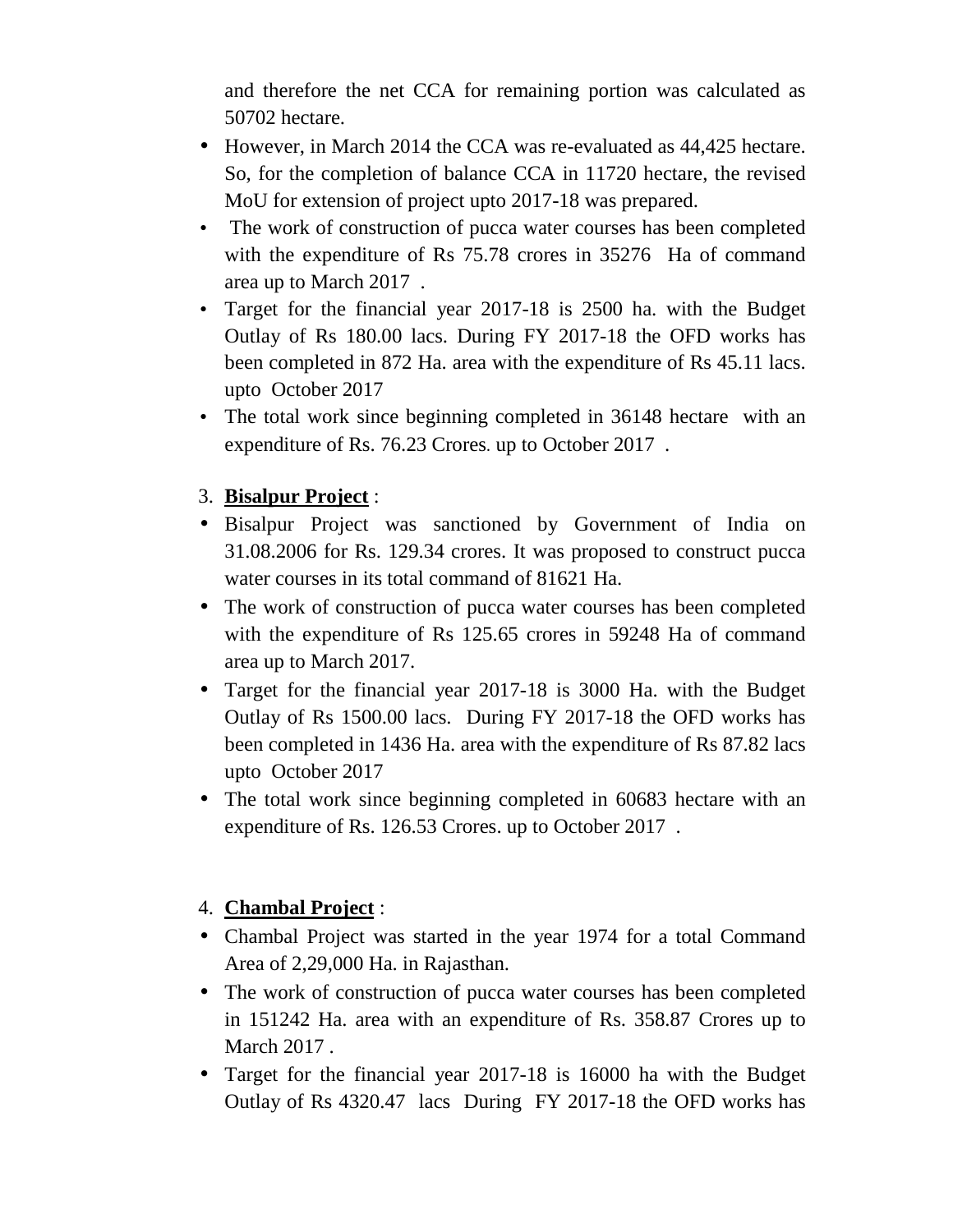been completed in 4687 Ha. with the expenditure of Rs 1220.81 lacs. upto October 2017 .

• The total work since beginning completed in 155929 hectare up to October 2017 .

### 5. **Bhakra Canal Project**

- The Bhakra Canal Irrigation Project is a New Project which envisages construction of OFD Works in 1, 13,420 ha CCA with an estimated cost of Rs.451.00 Crores based on 12th Plan Guidelines issued by CADWM, MoWR, Government of India. Total area also includes 10% Command area to be treated by micro irrigation.
- The project has been sanctioned for inclusion in CADWM programme of MoWR, GoI vide letter No. N - 19011 /3/2015/CADWM on dated 28.09.2015 for Rs. 37087.7 lacs. The project is to be completed in two years i.e. by March 2017.
- The work of construction of pucca water courses has been completed in 25731 Ha. area with an expenditure of Rs. 47.00 Crores up to March 2017 .
- Target for the financial year 2017-18 is 44000 Ha. with the Budget Outlay of Rs 5578.91 lacs During FY 2017-18 the OFD works has been completed in 11466 Ha. with the expenditure of Rs 1451.34 lacs upto October 2017 .
- The total work since beginning completed in 37197 hectare with an expenditure of Rs. 61.64 crores up to October 2017.

#### 6. **Gang Canal Project Phase-II**

- The Gang Nahar Irrigation Project Phase-II is a New Project which envisages construction of OFD Works in 44875 ha CCA with an estimated cost of Rs.185.00 Crores based on 12th Plan Guidelines issued by CADWM, MoWR, Government Of India.
- The project has been sanctioned for inclusion in CADWM programme of MoWR, GoI vide letter No. N - 19011/4/2015/CADWM on dated 28.09.2015 for Rs. 14673.9 lacs. The project is to be completed in two years i.e. by March 2017.
- The work of construction of pucca water courses has been completed in 8252 Ha. area with an expenditure of Rs. 11.77 crores up to March 2017 .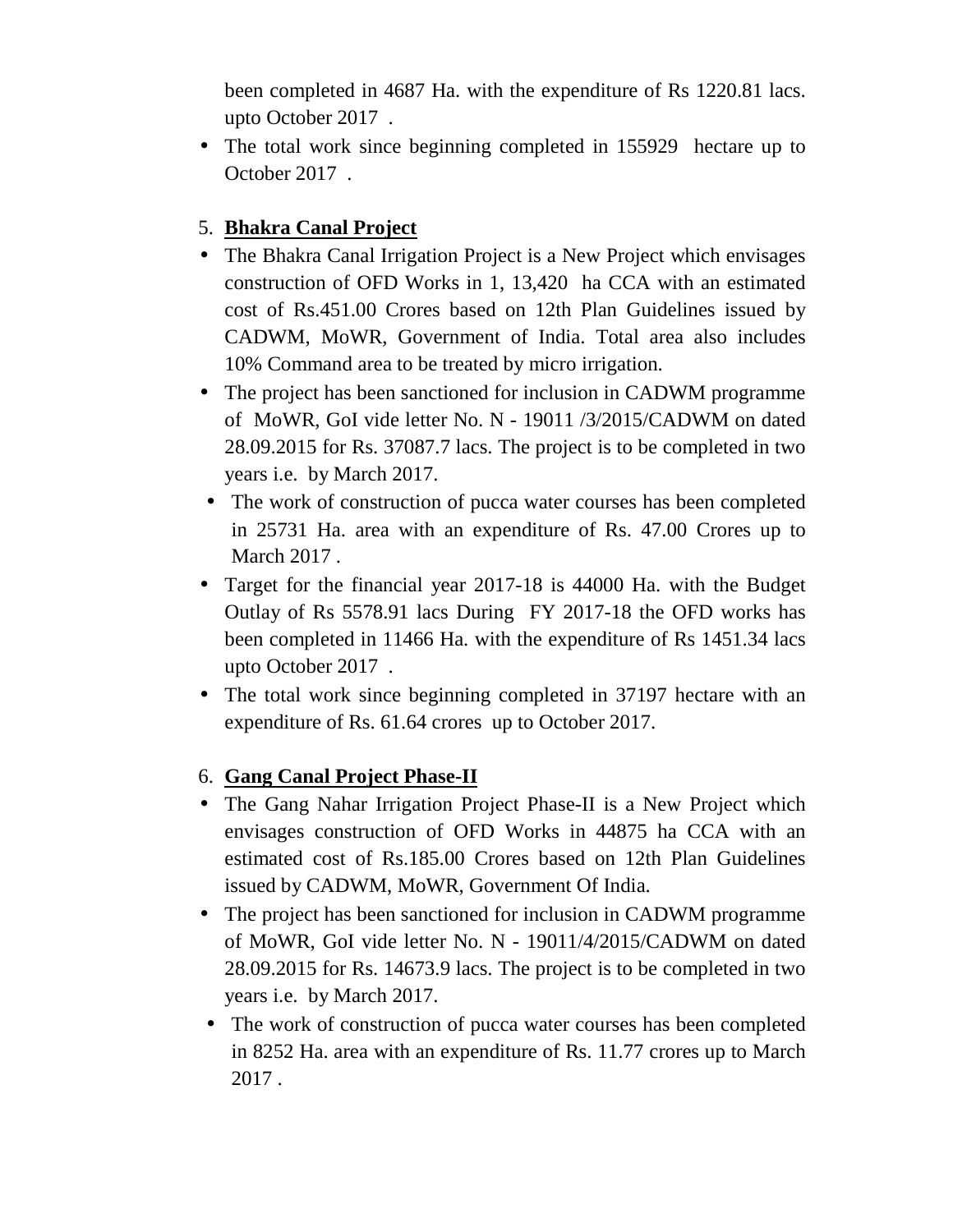- Target for the financial year 2017-18 is 15000 ha with the Budget Outlay of Rs 1650.00 lacs During FY 2017-18 the OFD works has been completed in 2036 Ha. area with the expenditure of Rs 353.95 lacs upto October 2017 .
- The total work since beginning completed in 10288 hectare with an expenditure of Rs 15.30 crores. up to October 2017 .

#### 7. **Gang Canal Phase I (NEW)**

- Gang Canal Project was sanctioned by Government of India in January, 2011 for Rs.538 crores. It was proposed to construct pucca water courses in CCA of 1,83,216 Ha.
- The work of construction of pucca water courses has been completed with the expenditure of Rs. 217.54 crores in 68739 Ha of Command area up to March 2015. The Gang Canal project was closed at this point by GoI which later on sanctioned as Gang Canal Project Phase I.
- The Gang Canal Project Phase I (New) as per the XII Plan Guidelines was included by the MoWR, RD & GR, GoI under CADWM Programme on 14.03.2016 in CCA of 1,18,252 hectare at an estimated cost of Rs.386.68 crores. The project is to be completed in two years i.e. by March 2017.
- The work of construction of pucca water courses has been completed in 54010 Ha. area with an expenditure of Rs. 142.35 crores up to March 2017 .
- Target for the financial year 2017-18 is 21000 ha with the Budget Outlay of Rs 5126.20 lacs During FY 2017-18 the OFD works has been completed in 5858 Ha. with the expenditure of Rs 1893.14 lacs upto October 2017
- The total work since beginning completed in 59868 hectare with an expenditure of Rs. 161.29 crores up to October 2017 .